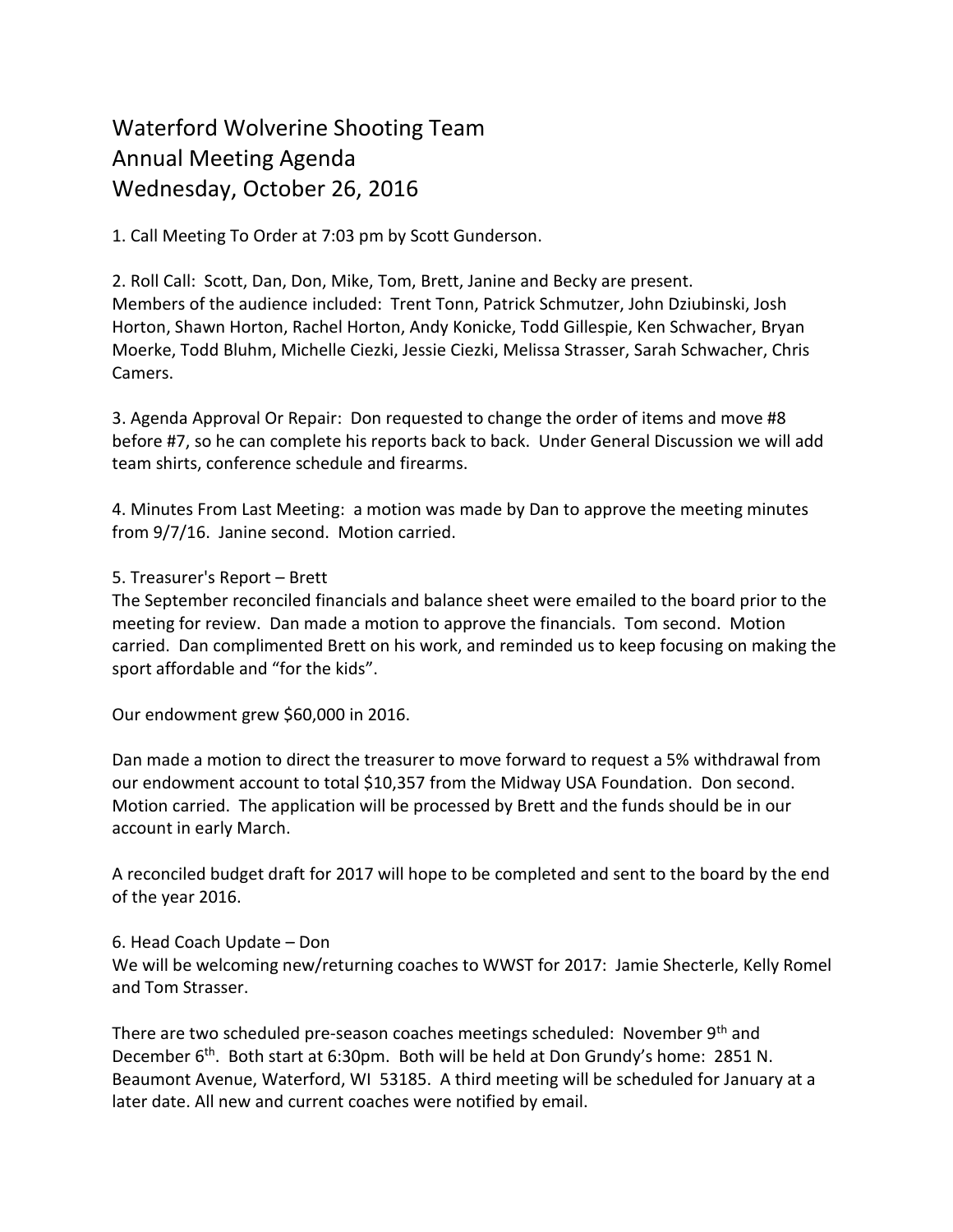## 7. Youth Board – Janine

All the "Thank You" letters to our sponsors have been sent out. The Youth Advisory Board will be getting together, with new membership as some have graduated. There will be more activity in the next months.

The board asks the Youth Advisory Board to bring back an action plan outlining their focus for the 2017 season by the next meeting.

## 8. Year In Review – Don and Mike

Don really feels that the team came together this year, and that the focus was on being a TEAM. The team as a whole was striving for improvement, and they met many goals because of that. Our team moved into a new direction by becoming a multi-disciplinary sport, which was a success as well.

We were able to incorporate safety and fun all season long. Skills and abilities were developed. New personal bests were achieved. Character and leadership skills were cultivated. Solid relationships were built. All these together helped us succeed. Thank you all for a successful year.

Don is working with the BCC/Lightening and Peter Dale/Wilmot coach to have a Wednesday night combined skeet practice at the BCC. This is still being worked out.

Mike will break down the numbers (power point presentation)

- Our team had a 19% growth in shooters from 2015-2016
- 88 total athletes: 15 female; 73 male with 100% of them shooting trap
- 21% participated in skeet
- 40% participated in sporting clays
- 22% participated in handicap
- 23% participated in doubles
- 11% participated in skeet doubles
- 7% participated in Olympic bunker trap
- 7% participated in Olympic doubles
- 5% participated in International Skeet
- Three Conference Trap shoots that averaged 83 athletes participating
	- $\circ$  1 skeet invitational with 19 athletes
	- $\circ$  1 sporting clays event with 25 athletes
	- o 9 team awards
	- o 26 individual awards
	- $\circ$  18.850 shells
- 11 Invitational Shoots
	- $\circ$  7-100 bird trap
	- o 2-100 bird sporting clays
	- o 1-100 bird skeet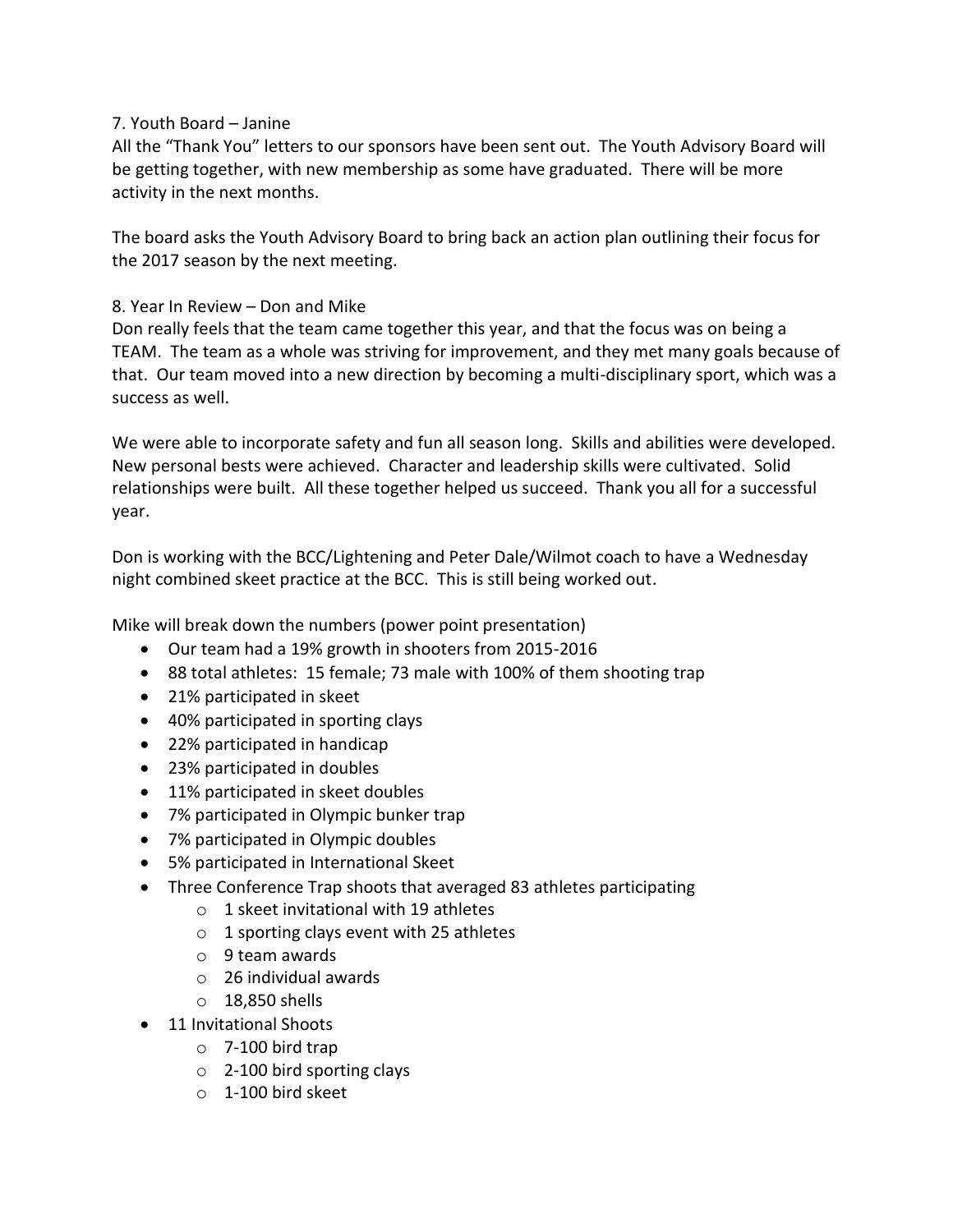- $\circ$  1-50 bird skeet
- o 22 team awards
- o 34 individual awards
- $\circ$  36,700 targets
- We participated at State and to the top trophy for High School squad; and shot 13,000 shells
	- o 5 team awards
	- $\circ$  18 individual awards
- Nationals in Ohio had the best attendance to date
	- o 17 athletes shot skeet
	- o 24 athletes shot sporting clays
	- o 14 athletes shot doubles
	- o 29 athletes shot trap
	- o 12 athletes shot handicap
	- o 10 athletes shot skeet doubles
	- o 3 athletes shot international bunker trap
	- o 4 team awards
	- $\circ$  9 individual awards
	- $\circ$  20,500 rounds
- We had athletes traveled to Colorado
	- o 4 participated in International skeet
	- o 6 participated in International trap
	- o 6 participated in International doubles
	- o 5 team awards
	- $\circ$  6 individual awards
	- o 21,000 rounds used
- 91,550 competition rounds were shot

9. Wolverine 100, The Future – Mike

- 143 total athletes participated: 95 from other teams; 48 from WWST
- 57 awards were delivered
- 25 awards went to WWST
- With the shoot, awards, and the end of the year picnic, we ended the even -\$216
- Adjustments would be made in the future if we would host this event again:
	- o Get the announcement and sign-up information out earlier
	- $\circ$  Tweak the awards, so that teams without a full squad could potentially place
	- o Looking at 8/26-27/2017
	- $\circ$  Will see if there is Endowment money available, but are thinking none are
- Mike was thanked by Brett and the board for all his efforts to bring this event to fruition

Motion was made by Brett to have Mike move forward with planning/scheduling the Second Annual Wolverine 100 Back to School Shoot on 8/26-27/2017 at the BCC. Janine second. Motion carried.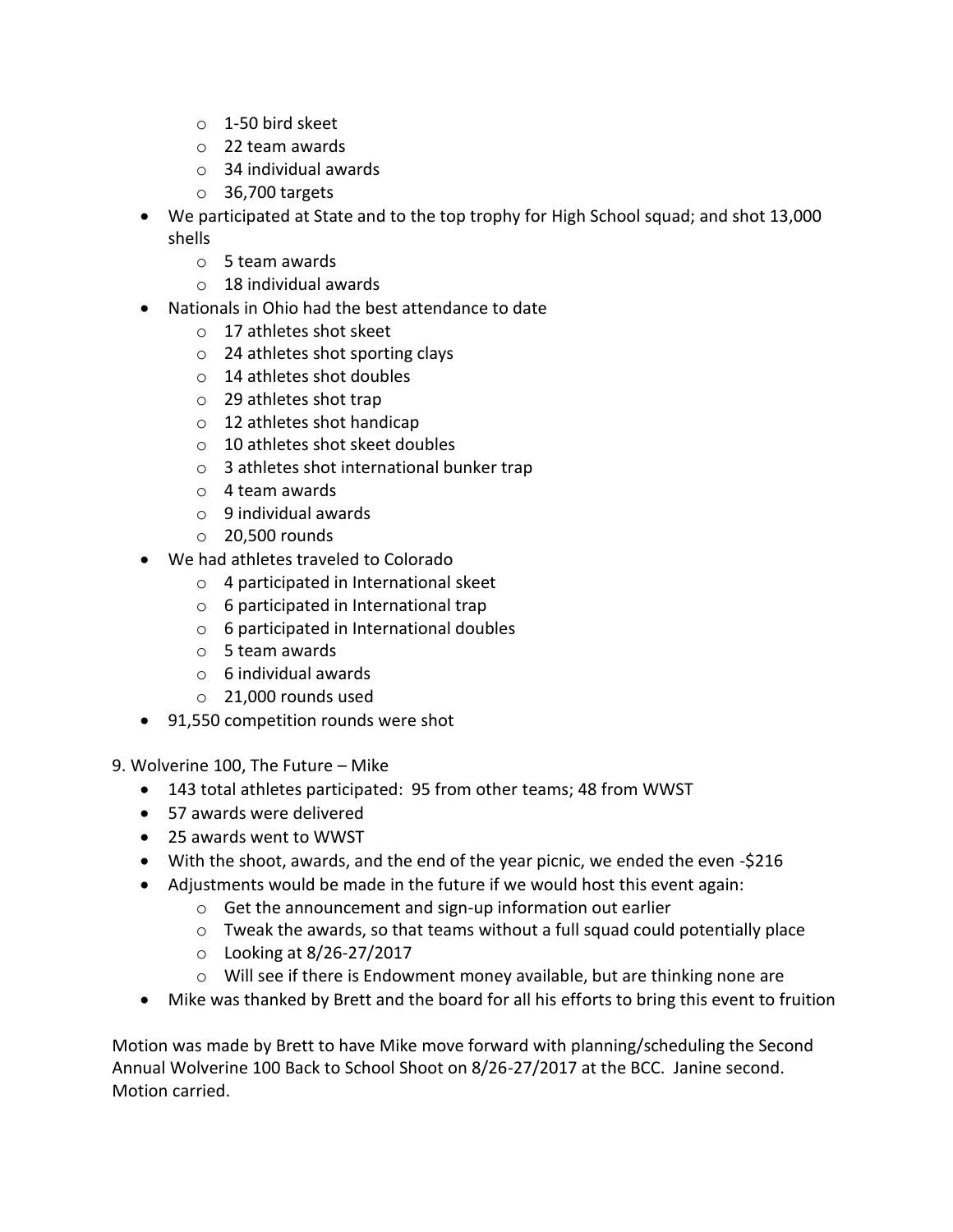#### 10. Purchase Of Shells For 2017

Mike and Don sat down to discuss shell projections after looking at 2015 and 2016 usage to project what we will need in 2017. The plan was to purchase some more to cover for practice and personal purchase by team members.

436 flats for \$21,800 to cover 15 competitions

Brett got a quote from Fiocchi; Tom got a comparable quote on Fiocchi's from Geno in North Cape. Tom and Ken Schwacher are able to get the shells and deliver them to the BCC. Cost is \$52.50

A motion was made by Don to purchase 5 pallets of shells for the team, which will include a mix of shells for different disciplines; we will also add to the order any purchases of 20+ flats by our families if the family pays ahead by check/cash by 11/10/16. Tom second. Motion carried

WWST families will be notified of this sale by email next week. Don and Becky to draft the email.

#### 11. Insurance-Brett

We have a quote from Sue at Steffens Insurance for DNO coverage at a cost of \$450 that expires on 11/8/16.

WWST will need to inquire about a rider on the BCC's causality/property insurance to cover our ammunition and team guns stored on their property.

A motion was made by Don to have Brett purchase the DNO (Director's and Officer's) coverage from \$450 by 11/8/16 from Sue at Steffens Insurance Agency. Dan second. Motion carried.

A motion was made by Don to have Brett and Scott move forward in meetings with the BCC's agents and officer's to purchase causality/property insurance coverage and/or purchase a rider on the BCC's existing coverage. Janine second. Motion carried.

# 12. Anti-Harassment Policy-Dan

Dan distributed copies of the Participant Anti-Harassment and Volunteer Anti-Harassment guidelines for review. It was recommended that we identify an individual to be the Complaint Coordinator. It was also recommended that if the Complaint Coordinator is a male, that a female Coordinator is also identified and trained as our athletes are male and female.

A motion was made by Brett to move forward with the Anti-Harassment document and that it is added to the by-laws; to have Dan act as the Complaint Coordinator, adding his contact information to the last page of the document; and to change the titles to: Participant Anti-Harassment Policy and Volunteer Anti-Harassment Policy. Don second. Motion carried.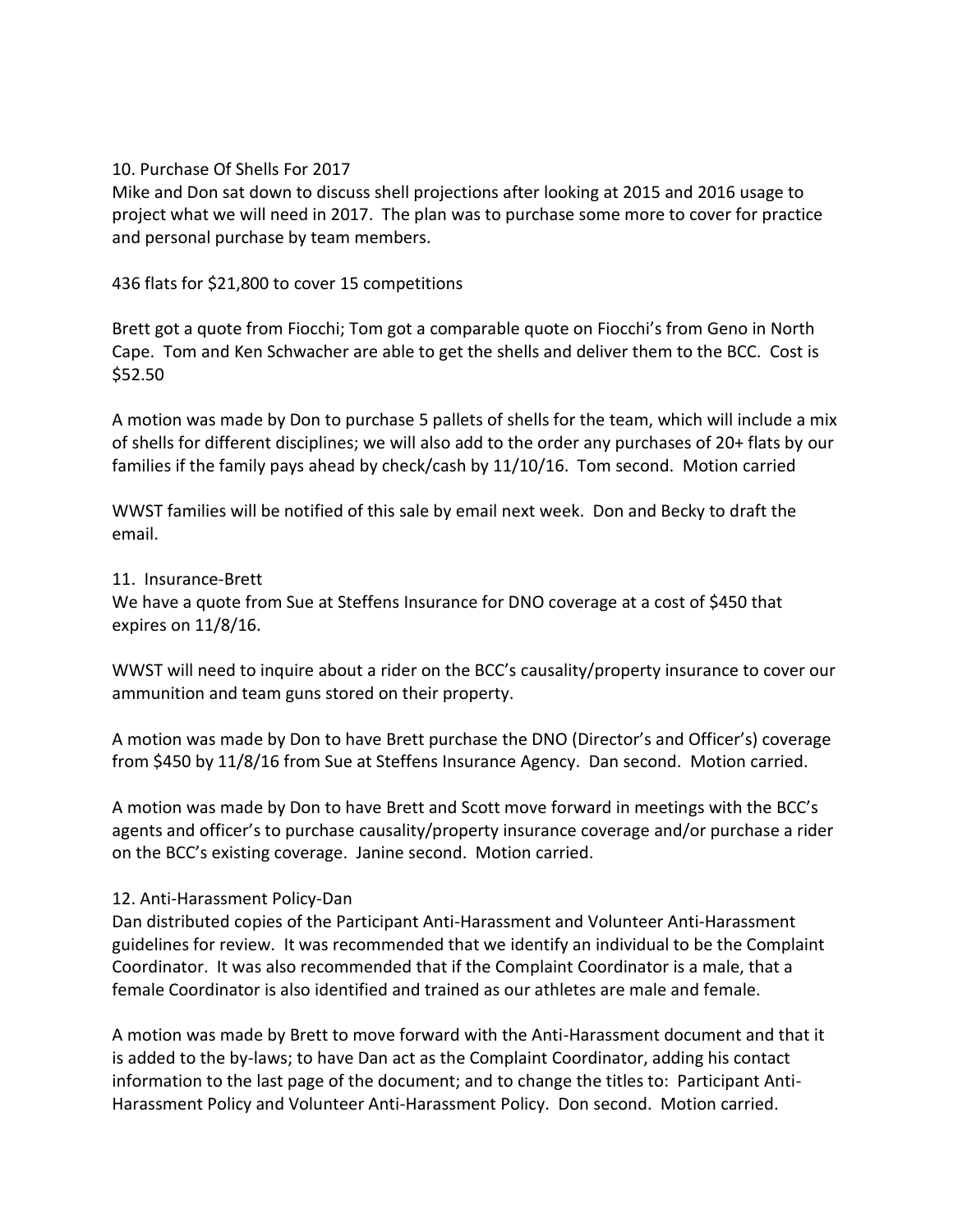## 13. Election of Officers

- WWST President: Scott Gunderson was nominated as President on a Brett/Dan motion. Nominations were closed with a Dan/Tom motion. Voice vote passed unanimously.
- WWST Secretary: Becky Watral was nominated as Secretary on a Tom/Janine motion. Nominations were closed with a Dan/Tom motion. Voice vote passed unanimously.
- WWST Director/Member at Large: Janine Schwacher and Tom Strasser were nominated as Directors on a Don/Brett motion. Nominations were closed with a Dan/Brett motion. Voice vote passed unanimously.
- Head Coach: Don Grundy was nominated as Head Coach on a Tom/Dan motion. Mike Ciezki was nominated as Head Coach on a Brett/Janine motion. Nominations were closed with a Dan/Janine motion. Paper ballot vote commenced. First vote: 3 for Don; 3 for Mike. Time was allowed for each candidate to speak and both did addressing the six voting board members. Second paper ballot vote: 5 for Don; 1 for Mike. Don Grundy is retained as Head Coach.

## 14. General Discussion

Scott asked Mike to write for a grant from the NRA. The request included monies for a complete Dry Fire System including upgrades; two Browning Crossover over/under shotguns; and team shirts totaling \$15,000. In the request, we identified how we would recognize the NRA's donation. We will know the result in January 2017.

Don would like to sell the five semi-automatics that WWST got from the SCTP and take the revenue to purchase other break-action smaller guns more suited for our younger shooters. Scott suggested we consider using the five guns as raffle guns. This topic will be discussed further at our next meeting.

Julie/Janine/Don are going to re-design and "update" our trophy cabinets at the high school. Tim Watral will continue to contact the feeder schools and allow our younger shooter's trophy's to be displayed.

Dan and Don are going to get together to have the woodshop at the high school fabricate two plaques for the cases with our logo on it. We will try to have our athletes in woodshop assist with this project.

Janine recommended that we begin to move to get sponsorship for the team shirts to off-set the cost. Please get the sponsor money upfront. The goal is to have the design ready by the December sign-up meeting, collect the orders and get the orders placed to have the shirts in March.

15. Any Other Business-Scott opened the discussion to the audience, asking if anyone wanted to have the floor. The following people spoke: Todd Blume; Rachel Horton; Pat Schmutzer.